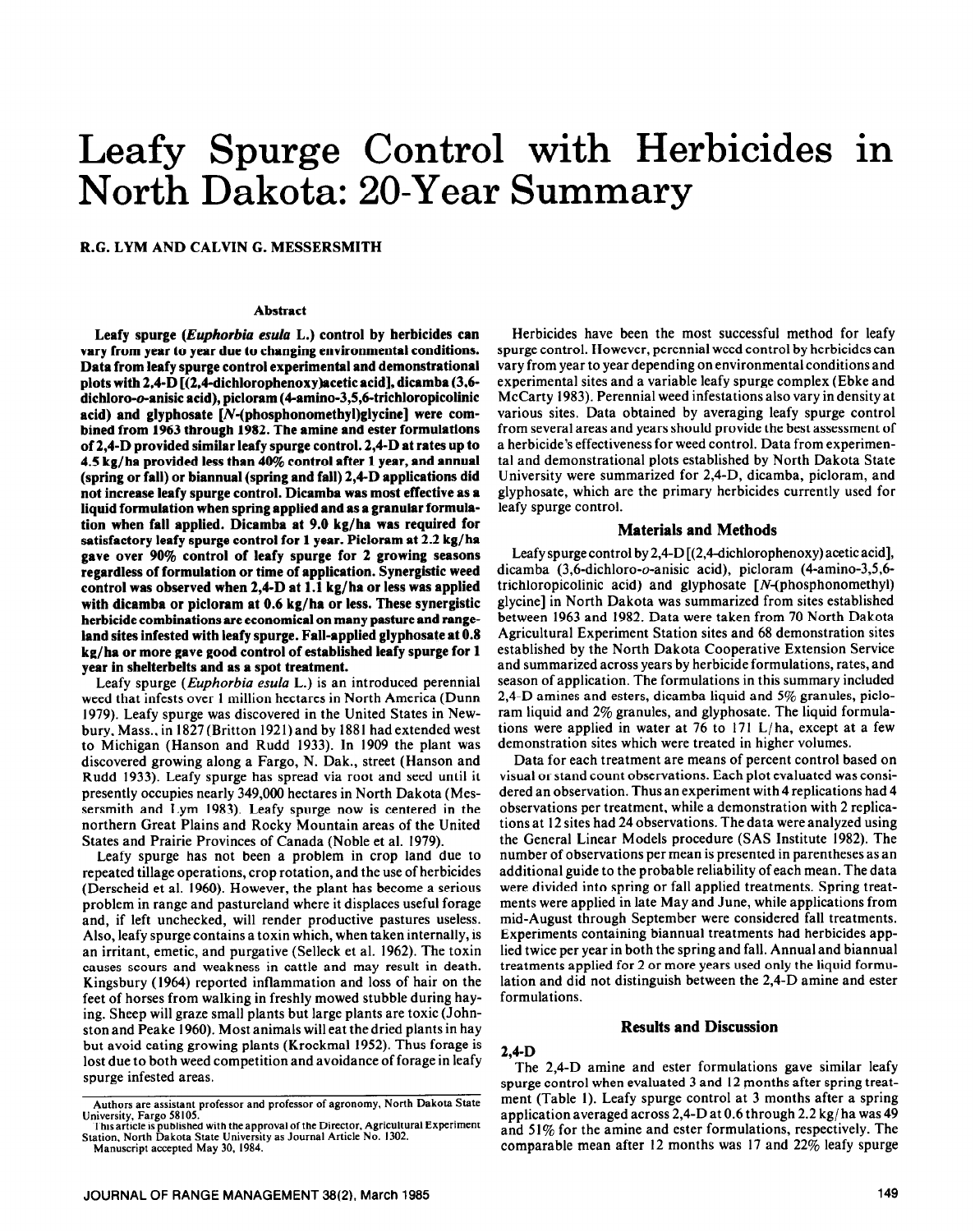**Table 1. Leafy spurge control with 2,4-D as amine and ester formulations either spring or fall applied in North Dakota.** 

|                               |            | Months after treatment |            |        |  |  |  |  |
|-------------------------------|------------|------------------------|------------|--------|--|--|--|--|
| Season and                    |            | 3/9'                   | 12         |        |  |  |  |  |
| rate                          | Amine      | Ester                  | Amine      | Ester  |  |  |  |  |
| (kg/ha)                       |            |                        | (%)        |        |  |  |  |  |
| Spring                        |            |                        |            |        |  |  |  |  |
| 0.6                           | $53(16)^2$ | 48(16)                 | 6(8)       | 23(4)  |  |  |  |  |
| 0.8                           | 50(8)      | 55(8)                  |            | 10(4)  |  |  |  |  |
| 1.1                           | 43(116)    | 51(81)                 | 5(16)      | 11(8)  |  |  |  |  |
| 1.7                           | 47(108)    | 48(92)                 |            | 30(4)  |  |  |  |  |
| 2.2                           | 51(47)     | 51(143)                | 39(44)     | 38(50) |  |  |  |  |
| LSD (0.05) Rate $\times$ Form |            | 12                     | $Non-est3$ |        |  |  |  |  |
| Fall                          |            |                        |            |        |  |  |  |  |
| 1.1                           | 19(24)     | 19(8)                  | 4(12)      | 14(8)  |  |  |  |  |
| 2.2                           | 18(14)     | 21(8)                  | 0(12)      | 11(8)  |  |  |  |  |
| 4.5                           | 26(12)     | 15(8)                  | 8(8)       | 2(12)  |  |  |  |  |
| LSD (0.05) Rate $\times$ Form |            | 12                     | Non-est    |        |  |  |  |  |

**'Spring applied treatments were evaluated at the end of the same summer (3 months) and fall applied treatments were evaluated after the winter (9 months). ?Numbers in ( ) are the number of observations in the mean.** 

**'Non-estimable due to insufficient number of similar experiments across all means.** 

control for the amine and ester formulations, respectively. Leafy spurge control was similar for 2,4-D amine and ester formulations when fall applied also. However, spring applications resulted in slightly increased long-term control compared to fall application. Leafy spurge control at 12 months averaged from 2,4-D amine at 1.1 to 2.2 kg/ha was 22 and  $2\%$  when spring and fall applied, respectively. No advantage was detected for applying 2,4-D ester or amine at greater than 0.8 kg/ ha. However, the authors suggest using both formulations of 2,4-D at 1.1 to 1.7 kg/ ha until enough additional observations are obtained to demonstrate that lower 2,4-D rates will provide consistent leafy spurge control and improved forage production.

Biannual 2,4-D applications generally did not provide greater leafy spurge control than the initial treatment (Table 2). Leafy

**Table 2. Leafy spurge control with 2,4-D, dicambe or picloram applied both spring and fall for several growing seasons in North Dakota.** 

| Herbicide                     |         |        | Months after first treatment |         |         |
|-------------------------------|---------|--------|------------------------------|---------|---------|
| and rate                      | 3       | 12     | 15                           | 24      | 27      |
| (kg/ha)                       |         |        | $\left( \% \right)$          |         |         |
| $2.4-D$                       |         |        |                              |         |         |
| 1.1                           | 48(197) | 38(50) | 43(47)                       | 65(28)  |         |
| 1.7                           | 47(108) | 65(54) | 50(35)                       | 49(28)  |         |
| 2.2                           | 50(190) | 45(78) | 58(102)                      | 72(8)   | 55(12)  |
| LSD(0.05)                     | 13      | 28     | $Non-est2$                   | Non-est | Non-est |
| Dicamba                       |         |        |                              |         |         |
| 0.6                           | 47(34)  | 49(14) | 39(14)                       | 45(12)  | 52(8)   |
| 1.1                           | 50(34)  | 57(18) | 55(10)                       | 58(12)  | 68(8)   |
| LSD (0.05)                    | 20      | 4      | Non-est                      | Non-est | Non-est |
| Picloram                      |         |        |                              |         |         |
| 0.3                           | 56(41)  | 67(18) | 69(10)                       | 72(18)  | 82(14)  |
| 0.6 (Spring)<br>applied only) | 58(62)  | 72(18) | 87(10)                       | 81(8)   | 86(8)   |
| LSD(0.05)                     | 16      | 12     | 11                           | Non-est | Non-est |

**'Numbers in ( ) are the number of observations in the mean.** 

**2Nonestimable due to insufficient number of similar experiments across all means.** 

48% after 1 treatment (3 months) and 62% after 4 treatments (24 spurge control from 47% at 3 months to 52% at 27 months, while<br>months). Generally leafy spurge control was not enhanced by similar treatments with dicamba at months). Generally leafy spurge control was not enhanced by similar treatments with dicamba at 1.1 kg/ha increased leafy increased leafy increasing the 2.4-D rate from 1.1 to 1.7 or 2.2 kg/ha in a biannual spurge control increasing the 2,4-D rate from 1.1 to 1.7 or 2.2 kg/ ha in a biannual treatment program. Biannual applications of dicamba at 1.1 kg/ ha meant that a total of

Both annual and biannual 2,4-D treatments provided similar leafy spurge control after 3 months (Table 1, 2). Leafy spurge control at 12 months declined substantially following a single 2,4-D application, while biannual 2,4-D treatments maintained the initial level of weed control. However, Bybee and Messersmith (1976) reported that leafy spurge reestablished to the original density within 1 year after discontinuation of treatments that had been applied biannually for 4.5 years. Both annual and biannual 2,4-D applications should eliminate seed production and greatly reduce or prevent a leafy spurge stand from expanding until treatments are discontinued. Annual 2,4-D applications for leafy spurge control provide nearly a 40% increase in forage production over untreated areas (Lym and Messersmith 1983), and presumably biannual 2,4-D applications would provide a similar increase in forage production.

#### **Dicamba**

Leafy spurge control with dicamba has included the liquid and granular formulations alone, dicamba in combination with 2,4-D and dicamba biannual treatments. Leafy spurge control with spring applied dicamba increased as the application rate increased regardless of formulation (Table 3). Control with dicamba liquid

**Table 3. Leafy spurge control with dicamba spring applied as liquid and granular formulations in North Dakota.** 

|           | Formu-     | Months after treatment      |        |        |            |          |  |  |
|-----------|------------|-----------------------------|--------|--------|------------|----------|--|--|
| Rate      | lation     | 3                           | 12     | 15     | 24         | 27       |  |  |
| (kg/ha)   |            |                             |        | (%)    |            |          |  |  |
| 0.6       | Liquid     | $47(34)$ <sup>1</sup> 18(8) |        |        |            | $\cdots$ |  |  |
| 1.1       | Liquid     | 50(34)                      | 8(32)  | 4(20)  | 3(10)      |          |  |  |
| 1.1       | 5% Granule | 10(7)                       | 10(7)  | 5(3)   |            |          |  |  |
| 2.2       | Liquid     | 42(16)                      | 21(12) |        | 14(10)     |          |  |  |
| 2.2       | 5% Granule | 24(7)                       | 37(12) | 8(3)   | $\cdots$   | $\cdots$ |  |  |
| 4.5       | Liquid     | 79(85)                      | 64(58) | 57(54) | 10(4)      | 64(28)   |  |  |
| 4.5       | 5% Granule | 59(8)                       | 53(18) | 21(14) | 9(12)      | 3(8)     |  |  |
| 6.7       | Liquid     | 82(17)                      | 69(17) | 53(33) | 22(6)      | $\cdots$ |  |  |
| 9.0       | Liquid     | 93(25)                      | 80(47) | 65(41) | 35(16)     | 12(8)    |  |  |
| 9.0       | 5% Granule | 92(8)                       | 78(20) | 53(14) | 34(12)     | 10(19)   |  |  |
| 13.4      | Liquid     | 100(8)                      | 96(8)  | 78(7)  |            |          |  |  |
| 13.4      | 5% Granule | 97(8)                       | 94(8)  | 75(8)  |            |          |  |  |
| LSD(0.05) |            | 13                          | 12     | 11     | $Non-est2$ | Non-est  |  |  |

'Numbers **in ( ) are the number of observations in the mean.** 

<sup>2</sup>Non-estimable due to insufficient number of similar experiments across all means.

averaged 47% at 0.6 kg/ ha and 100% at 13.4 kg/ ha when evaluated 3 months after treatment. Dicamba spring-applied generally provided better control as the liquid than granular formulation at comparable rates. Leafy spurge control, averaged across dicamba at 1.1 through 13.4 kg/ ha, with the liquid and granular formulations was 74 and 56% at 3 months and 51 and 32% at 15 months, respectively.

Dicamba granules provided better long-term leafy spurge control than the liquid formulation when fall applied at similar rates (Table 4). The mean across dicamba at 4.5 through 9.0 kg/ ha was 62 and 38% leafy spurge control for the granular and liquid formulations, respectively, after 12 months. Leafy spurge control averaged 62 and 71% at 12 months for fall applied granules and spring applied liquid formulations of dicamba, respectively, at 4.5 to 9.0 kg/ ha (Table 3,4). In general dicamba must be applied at 9.0 kg.ha or more as a liquid formulation in the spring and granular formulation in the fall to obtain good leafy spurge control for at least 12 months in North Dakota.

spurge control averaged from 2,4-D at 1.1 through 2.2 kg/ha was Dicamba at 0.6 kg/ha applied biannually maintained leafy<br>48% after 1 treatment (3 months) and 62% after 4 treatments (24 spurge control from 47% at 3 months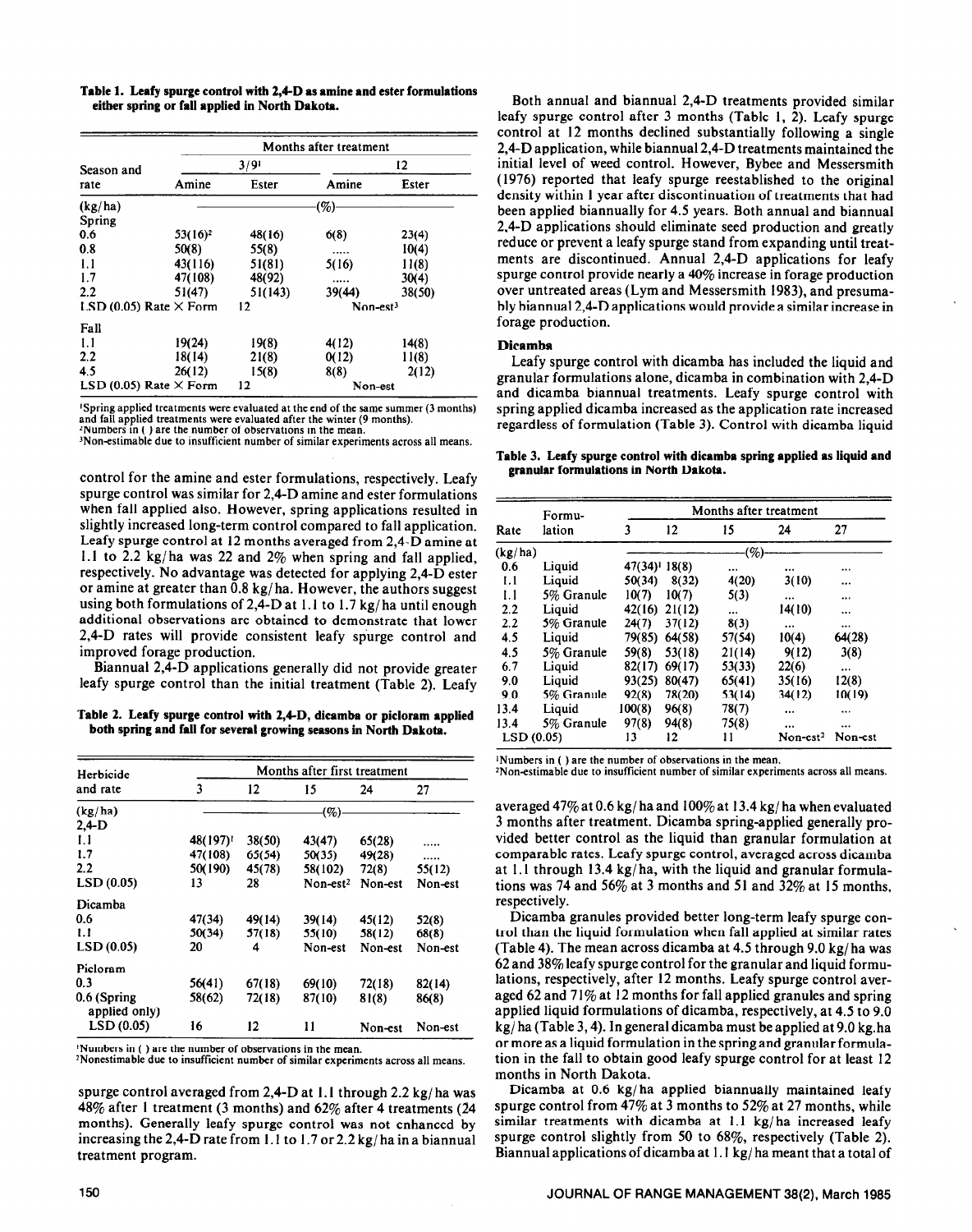|  |                                        | Table 4. Leafy spurge control with dicamba fall applied as liquid and |  |  |  |
|--|----------------------------------------|-----------------------------------------------------------------------|--|--|--|
|  | granular formulations in North Dakota. |                                                                       |  |  |  |

|            |             |            |          | Months after treatment |            |
|------------|-------------|------------|----------|------------------------|------------|
| Rate       | Formulation | 9          | 12       | 21                     | 24         |
| (kg/ha)    |             |            |          | (%)                    |            |
| 0.6        | Liquid      | $35(10)^1$ | 31(8)    | 8(4)                   |            |
| 1.1        | Liquid      | 29(23)     | 7(16)    | 9(5)                   |            |
| 4.5        | Liquid      | 90(10)     | 30(6)    | 18(5)                  | $\cdots$   |
| 4.5        | 5% Granule  | 80(18)     | 44(8)    | 34(7)                  | 31(4)      |
| 6.7        | Liquid      | 88(14)     | 28(8)    | 63(3)                  | $\cdots$   |
| 6.7        | 5% Granule  | 84(18)     | 66(8)    | 68(7)                  | 58(4)      |
| 9.0        | Liquid      | 97(14)     | 55(10)   | 53(9)                  | 97(4)      |
| 9.0        | 5% Granule  | 98(14)     | 77(15)   | 62(7)                  | 83(4)      |
| 11.2       | Liquid      | 98(3)      | $\cdots$ | 85(3)                  | $\cdots$   |
| LSD (0.05) |             | 7          | 24       | 17                     | $Non-est2$ |

**'Numbers in ( ) are the number of observations in the mean. ~Non-estimable due to insufficient number of similar experiments across all means.** 

5.5 kg of dicamba had been applied to these plots in 27 months, and the control of 68% at 27 months was similar to the 64% with dicamba at 4.5 kg/ ha applied once (Table 3). Thus, an advantage was not detected for applying dicamba at lighter rates twice yearly for several years compared to a larger rate applied once.

Leafy spurge control with a single treatment was better with dicamba plus 2,4-D than dicamba alone at similar dicamba rates after 3 months, but control generally was similar after 12 months (Table 5). When averaged across dicamba at 0.6 through 2.2 kg/ ha, leafy spurge control after 3 months was 47% with dicamba alone compared to  $91\%$  with dicamba plus 2,4-D. The comparable means after 9 months were 51 and 59% control, respectively. There was an initial top growth control advantage with dicamba plus 2,4-D, but the plants recovered by the following growing season.

Dicamba plus 2,4-D as biannual treatments for 2 years improved leafy spurge control over either herbicide used alone at similar rates. Leafy spurge control at 27 months from biannual applications of 2,4-D alone at 2.2 kg/ ha was 55% (Table 2) and with dicamba alone at 0.6 kg/ha was 33% (Table 5), but control

**Table 5. Leafy spurge control with dicamba plus 2,4-D and picloram plus 2,4-D combination treatments in North Dakota.** 

|                                          |          |          | Months after first treatment |          |                      |           |           |           |  |  |
|------------------------------------------|----------|----------|------------------------------|----------|----------------------|-----------|-----------|-----------|--|--|
| Herbicides and rate                      |          | 3        | 9                            | 12       | 15                   | 21        | 24        | 27        |  |  |
| (kg/ha)<br>Single treatment <sup>1</sup> |          |          |                              |          | (%)                  |           |           |           |  |  |
| Dicamba + 2,4-D                          |          |          |                              |          |                      |           |           |           |  |  |
| 0.6                                      | 0        | 47(20)   | 35(11)                       | 24(16)   | $\cdots$             | $\cdots$  |           |           |  |  |
| 0.6                                      | 1.7      | 89(3)    | 38(4)                        | 22(7)    | 5(3)                 | 22(3)     |           | $\cdots$  |  |  |
| 1.1                                      | $\bf{0}$ | 50(34)   | 29(33)                       | 8(48)    | 4(20)                | 9(5)      | 3(10)     | $\ddotsc$ |  |  |
| 1.1                                      | 3.4      | 92(3)    | 61(3)                        | 30(3)    | 3(3)                 | 22(3)     | $\ddotsc$ | $\ddotsc$ |  |  |
| 2.2                                      | $\bf{0}$ | 43(16)   | 90(3)                        | 21(12)   | $\ddotsc$            | 33(3)     | 14(10)    | $\ddotsc$ |  |  |
| $2.2\,$                                  | 6.7      | $\cdots$ | 77(3)                        | $\cdots$ |                      | 33(3)     | $\ddotsc$ | $\cdots$  |  |  |
| LSD(0.05)                                |          | 18       | 17                           | 4        | Non-est <sup>3</sup> | Non-est   | Non-est   |           |  |  |
| Picloram $+ 2,4$ -D                      |          |          |                              |          |                      |           |           |           |  |  |
| 0.14                                     | $\bf{0}$ | 29(4)    | $\cdots$                     | 38(4)    | $\cdots$             | $\cdots$  |           |           |  |  |
| 0.14                                     | 0.14     | 98(4)    | $\cdots$                     | 28(4)    | $\ddot{\phantom{a}}$ | $\cdots$  |           |           |  |  |
| 0.3                                      | $\bf{0}$ | 56(41)   | 20(20)                       | 22(37)   | 5(19)                |           |           |           |  |  |
| 0.3                                      | 1.1      | 68(20)   | 39(8)                        | 64(8)    | 18(8)                | $\ddotsc$ |           |           |  |  |
| 0.3                                      | 1.7      | 74(8)    | 41(8)                        | 47(4)    | $\ldots$             | $\ddotsc$ | $\cdots$  | $\ddotsc$ |  |  |
| 0.3                                      | 2.2      | 73(8)    | 52(8)                        | 36(4)    | $\ddotsc$            | $\cdots$  |           |           |  |  |
| 0.6                                      | $\bf{0}$ | 58(62)   | 53(24)                       | 50(62)   | 23(30)               | $\cdots$  | 3(4)      | 1(4)      |  |  |
| 0.6                                      | 1.1      | 85(29)   | 71(8)                        | 87(33)   | 7(4)                 |           |           | $\cdots$  |  |  |
| 0.6                                      | 1.7      | 91(8)    | 73(8)                        | 79(4)    | $\cdots$             | $\ddotsc$ |           | $\ddotsc$ |  |  |
| 0.6                                      | 2.2      | 93(8)    | 66(8)                        | 93(4)    |                      | $\cdots$  | $\ddotsc$ |           |  |  |
| LSD(0.05)                                |          | 18       | Non-est                      | 10       | Non-est              | Non-est   | Non-est   | Non-est   |  |  |
| Retreatments                             |          |          |                              |          |                      |           |           |           |  |  |
| Dicamba $+ 2,4$ -D applied biannually    |          |          |                              |          |                      |           |           |           |  |  |
| 0.6                                      | $\bf{0}$ | 47(34)   | $\cdots$                     | 49(19)   | 38(14)               |           | 45(8)     | 33(12)    |  |  |
| 0.6                                      | 2.2      | 68(18)   | $\ddotsc$                    | 69(10)   | 84(14)               |           | 65(8)     | 70(12)    |  |  |
| 1.1                                      | 0        | 50(34)   | $\cdots$                     | 57(10)   | 70(14)               | $\cdots$  | 58(8)     | 73(12)    |  |  |
| 1.1                                      | 2.2      | 53(14)   | $\cdots$                     | 58(10)   | 65(10)               |           | 68(8)     | 71(8)     |  |  |
| LSD(0.05)                                |          | 15       |                              | Non-est  | 23                   |           | Non-est   | Non-est   |  |  |
| Picloram + 2,4-D applied annually        |          |          |                              |          |                      |           |           |           |  |  |
| 0.3                                      | $\bf{0}$ | 56(41)   | 20(20)                       | 56(16)   | $\ddotsc$            |           | $\cdots$  | $\cdots$  |  |  |
| 0.3                                      | 0.3      | 79(14)   | $\cdots$                     | 84(14)   | 80(14)               | $\ddotsc$ | 83(12)    | 83(12)    |  |  |
| 0.3                                      | 1.1      | 62(20)   | 39(8)                        | 45(16)   | $\ddotsc$            |           | $\cdots$  | $\cdots$  |  |  |
| 0.3                                      | 1.7      | 74(8)    | 41(8)                        | 57(20)   | $\ddotsc$            |           |           |           |  |  |
| 0.3                                      | $2.2\,$  | 73(8)    | 52(8)                        | 53(12)   | $\ddotsc$            |           |           |           |  |  |
| 0.45                                     | $\bf{0}$ | 78(4)    | 49(20)                       | 66(8)    |                      | $\ddotsc$ |           |           |  |  |
| 0.45                                     | 1.1      | 67(4)    | 59(8)                        | 70(8)    |                      |           |           | $\ldots$  |  |  |
| 0.45                                     | 1.7      | 61(4)    | 66(8)                        | 70(8)    |                      |           |           | $\ddotsc$ |  |  |
| 0.45                                     | 2.2      | 64(4)    | 54(8)                        | 74(8)    | $\cdots$             |           | $\cdots$  | $\ddotsc$ |  |  |
| 0.6                                      | $\bf{0}$ | 58(62)   | 56(24)                       | 72(18)   | 87(10)               |           | 81(8)     | 86(8)     |  |  |
| 0.6                                      | 1.1      | 88(31)   | 71(8)                        | 84(39)   | 84(26)               |           | 86(12)    | 89(12)    |  |  |
| 0.6                                      | 1.7      | 91(8)    | 73(8)                        | 68(12)   | $\ddotsc$            |           |           | $\ddotsc$ |  |  |
| 0.6                                      | $2.2\,$  | 93(8)    | 66(8)                        | 83(12)   | $\ddotsc$            |           |           |           |  |  |
| LSD(0.05)                                |          | 8        | Non-est                      | 16       | 17                   |           | Non-est   | Non-est   |  |  |

**Treatment applied once in spring or fall.** 

**\*Numbers in ( ) are the number of observations in the mean.** 

**INon-estimable due to insufficient number of similar experiments across all means.**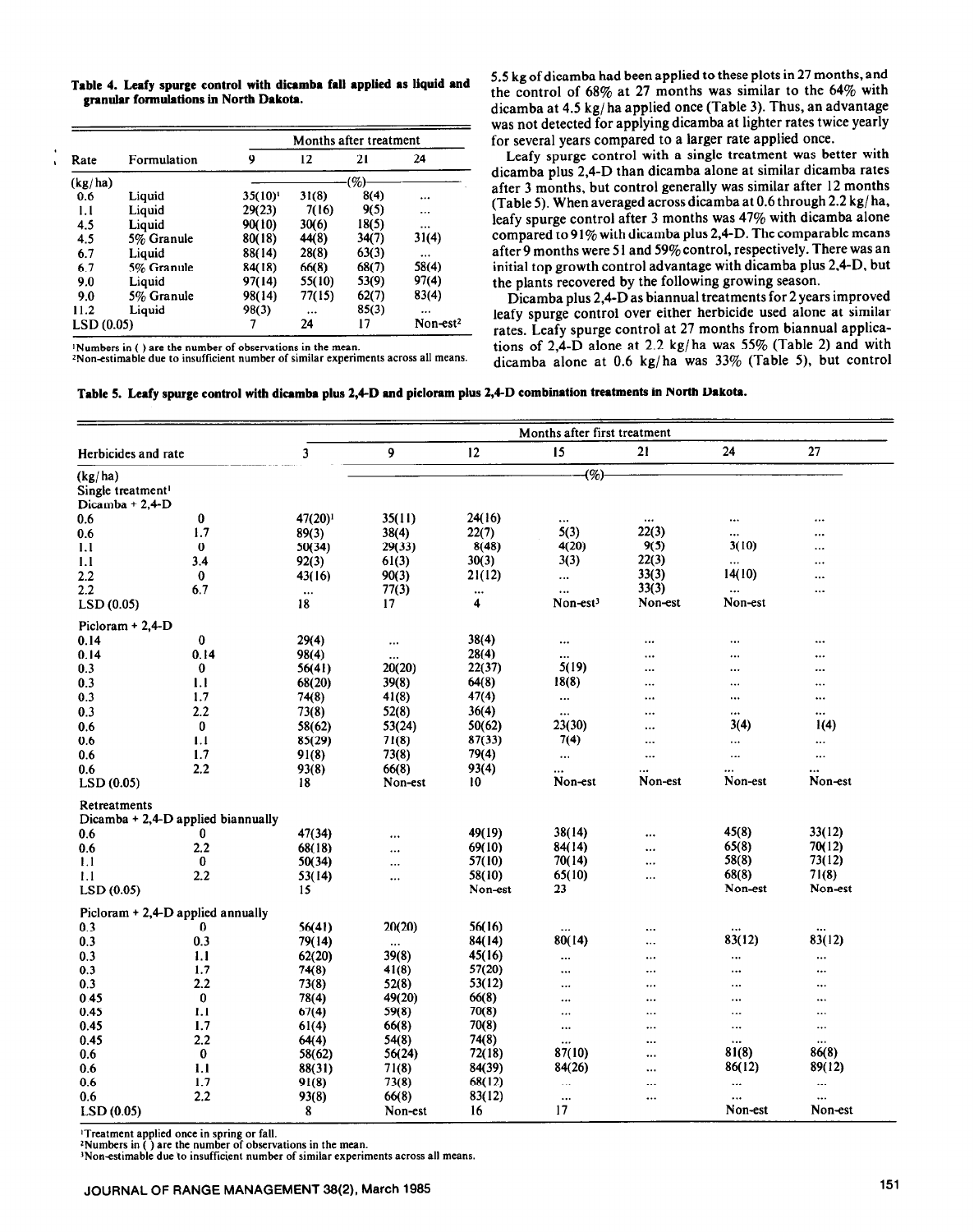increased to 70% when dicamba plus 2,4-D at 0.6 plus 2.2 kg/ ha was applied as a combination treatment. The combination of dicamba plus 2,4-D at 1.1 plus 2.2 kg/ ha did not have a synergistic effect over biannual treatments of dicamba at 1.1 kg/ ha alone throughout the 27 month period.

Dicamba and 2,4-D at rates of 0.6 to 2.2 kg/ ha generally provided less than 40% leafy spurge control after 1 year, so single treatments of these herbicides only are a short-term management tool (Table I, 3,4). The treatment of choice under these conditions would be 2,4-D because it is less expensive than dicamba. However, dicamba has an advantage over 2,4-D at high application rates, because leafy spurge control increased as the dicamba rate was increased whereas increasing the 2,4-D rate above 1.7 kg/ ha did not increase weed control. A biannual application of dicamba plus 2,4-D at 0.6 plus 2.2 kg/ha maintained approximately 70% leafy spurge control, which was comparable to a single application of dicamba at 4.5 to 9.0 kg/ ha (Table 3, 4, 5). Similar to 2,4-D, forage yield increased by 42% when leafy spurge was controlled with dicamba (Lym and Messersmith 1983).

# **Picloram**

Picloram has been evaluated for leafy spurge control in North Dakota since 1964. Picloram at 2.2 kg/ha has given 77% leafy spurge control at 27 months when spring applied as the liquid formulation (Table 6). Picloram granules at 2.2 kg/ha averaged

**Table 6. Leafy spurge control with picloram spring applied as liquid and granular formulations in North Dakota.** 

|           | Formu-     | Months after treatment |         |        |           |          |  |
|-----------|------------|------------------------|---------|--------|-----------|----------|--|
| Rate      | lation     | 3                      | 12      | 15     | 24        | 27       |  |
| (kg/ha)   |            |                        |         |        | (%)       |          |  |
| 0.3       | Liquid     | 56(49)!                | 30(27)  | 5(19)  | $\ddotsc$ |          |  |
| 0.6       | Liquid     | 58(34)                 | 63(46)  | 23(30) | 3(4)      | 1(4)     |  |
| 0.6       | 2% Granule | 73(4)                  | 62(8)   | 5(4)   | 0(8)      | 0(4)     |  |
| 1.1       | Liquid     | 76(45)                 | 74(73)  | 68(62) | 21(14)    | 25(4)    |  |
| 1.1       | 2% Granule | 58(13)                 | 86(42)  | 59(38) | 39(8)     | 20(18)   |  |
| 1.7       | 2% Granule | 92(16)                 | 92(12)  | 85(32) | 62(12)    | 53(6)    |  |
| 2.2       | Liquid     | 93(73)                 | 96(110) | 91(97) | 82(26)    | 77(10)   |  |
| 2.2       | 2% Granule | 62(13)                 | 98(41)  | 89(41) | 69(22)    | 71(18)   |  |
| 4.0       | 2% Granule | 96(17)                 | 98(17)  | 92(17) | $\cdots$  | $\cdots$ |  |
| LSD(0.05) |            | 13                     | Ħ       | 12     | 26        | 38       |  |

'Number in ( ) are the number of observations in the mean.

only 62% control at 3 months, which probably was due to inadequate moisture for herbicide activation during the summer months, but thereafter the liquid and granular formulations gave similar leafy spurge control up to 24 months. Picloram at 1.1 and 1.7 kg/ ha gave good leafy spurge control for 12 months, but control decreased rapidly thereafter. Picloram applied at rates less than 1.1 kg/ ha did not give satisfactory long-term leafy spurge control. Picloram generally provided similar leafy spurge control regardless of formulation at comparable rates. Leafy spurge control averaged across picloram at 0.6 through 2.2 kg/ ha was 78 and 85% at 12 months and 35 and 43% at 24 months for the liquid and granular formulations, respectively.

Picloram gave similar leafy spurge control when fall applied compared to spring applications after 24 months, but initial control generally was lower with the fall applications (Table 6, 7). Picloram spring applied at 1.1 to 2.2 kg/ ha gave 89 and 55% leafy spurge control at 12 and 24 months, respectively, and comparable fall applied treatments had 70 and 60% control, respectively. Picloram at 4.5 kg/ ha gave excellent leafy spurge control but caused considerable grass injury. Generally, leafy spurge control remained above 80% for 12 to 15 months when picloram was applied at 1.1 kg/ha and for 24 to 27 months when applied at  $2.2 \text{ kg/ha}$ . Once leafy spurge control declined to 70% or less, the stand density increased rapidly thereafter regardless of original picloram treatment.

**Table 7. Leafy spurge control with picloram fall applied as liquid and granular formulations in North Dakota.** 

|           | Formu-     |                     | Months after treatment |           |          |                      |
|-----------|------------|---------------------|------------------------|-----------|----------|----------------------|
| Rate      | lation     | 9                   | 12                     | 21        | 24       | 33                   |
| (kg/ha)   |            |                     |                        | -(%)      |          |                      |
| 0.3       | Liquid     | 14(16) <sup>1</sup> | 0(10)                  | $\ddotsc$ |          |                      |
| 0.6       | Liquid     | 53(24)              | 13(16)                 |           | $\cdots$ | $\cdots$             |
| 1.1       | Liouid     | 83(60)              | 67(51)                 | 61(15)    | 44(13)   | 19(9)                |
| 1.1       | 2% Granule | 67(16)              | 43(20)                 | 54(10)    | 44(10)   | $\cdots$             |
| 2.2       | Liquid     | 99(46)              | 80(38)                 | 95(21)    | 82(13)   | 74(9)                |
| 2.2       | 2% Granule | 96(24)              | 89(24)                 | 73(10)    | 71(10)   |                      |
| 4.5       | Liquid     | 100(8)              | 100(8)                 | 100(4)    | 100(4)   |                      |
| 4.5       | 2% Granule | 100(8)              | 100(8)                 | 100(4)    | 100(4)   |                      |
| LSD(0.05) |            | 19                  | 17                     | 42        | 37       | Non-est <sup>2</sup> |

'Number in ( ) are the number of observations in the mean.

<sup>2</sup>Non-estimable due to insufficient number of similar experiments across all means.

Biannual treatments of picloram at low rates gradually decreased leafy spurge infestations over time (Table 2). Picloram at 0.3 kg/ ha applied biannually or at 0.6 kg/ ha applied annually for 2 consecutive seasons provided 82 and 86% control, respectively, after 27 months (Table 2), which is similar to picloram at 2.2 kg/ ha applied once (Table 6). When picloram was applied at 0.3 kg/ ha biannually, a total of 1. I kg/ ha of picloram had been applied after 2 years and provided 72% control at 24 months (Table 2); however, a single application of picloram at 1.1 kg/ ha spring applied only provided 21% control at 24 months (Table 6) or fall applied only provided 44% control at 24 months (Table 7).

Leafy spurge control was better with a single treatment of picloram plus 2,4-D than picloram alone when the picloram rate did not exceed 0.6 kg/ ha (Table 5). The mean for picloram applied at 0.3 and 0.6 kg/ ha was 57 and 36% leafy spurge control at 3 and 12 months, respectively, compared to 77 and 76% control, respectively, when 2,4-D at 1.1 kg/ ha was applied with the picloram. No benefit was detected for applying 2,4-D at greater than 1.1 kg/ ha with picloram. Leafy spurge control with picloram at 1.1 kg/ha or more was not improved by adding 2,4-D (data not presented).

Annual treatment with picloram plus 2,4-D generally gave better leafy spurge control than picloram alone (Table 5). The largest increase in leafy spurge control occurred when picloram at 0.3 kg/ ha was applied with 2,4-D at 0.3 kg/ ha. Leafy spurge control with picloram at 0.3 kg/ha was  $56\%$  after 12 months compared to 84% control when 2,4-D at 0.3 kg/ ha was added to the treatment. A 2,4-D rate greater than 0.3 kg/ ha did not increase leafy spurge control when applied annually with picloram. Annual application of picloram at 0.6 kg/ ha gradually decreased leafy spurge stands but control was not improved by adding 2,4-D after the initial treatment. The greatest potential for synergism between picloram and 2,4-D for leafy spurge control occurred in a range of picloram at 0.3 to 0.6 kg/ ha and 2,4-D at 0.3 to 1.1 kg/ ha.

Picloram at 0.3 to 0.6 kg/ha, dicamba at 0.6 to 2.2 kg/ha, and 2,4-D at I. 1 to 2.2 kg/ ha generally provided similar control for 12 months (Table 1, 3, 6), but follow-up treatments would be required to maintain weed control. Repeat annual treatments with picloram have continued to reduce the leafy spurge density, whereas the repeat of 2,4-D and dicamba treatments have only maintained the leafy spurge control obtained by the initial treatment (Table 2,5). Leafy spurge control with annual picloram treatments generally has resulted in a 60% increase in forage production (Lym and Messersmith 1983).

The two synergistic combinations of picloram combinations of picloram plus 2,4-D at 0.3 plus 1.1 kg/ha applied annually and dicamba plus 2,4-D at 0.6 plus 2.2 kg/ ha applied biannually have provided similar control for 12 months (Table 5), but the picloram plus 2,4-D annual treatment generally provides better control after repeat applications than the dicamba plus 2,4-D biannual treat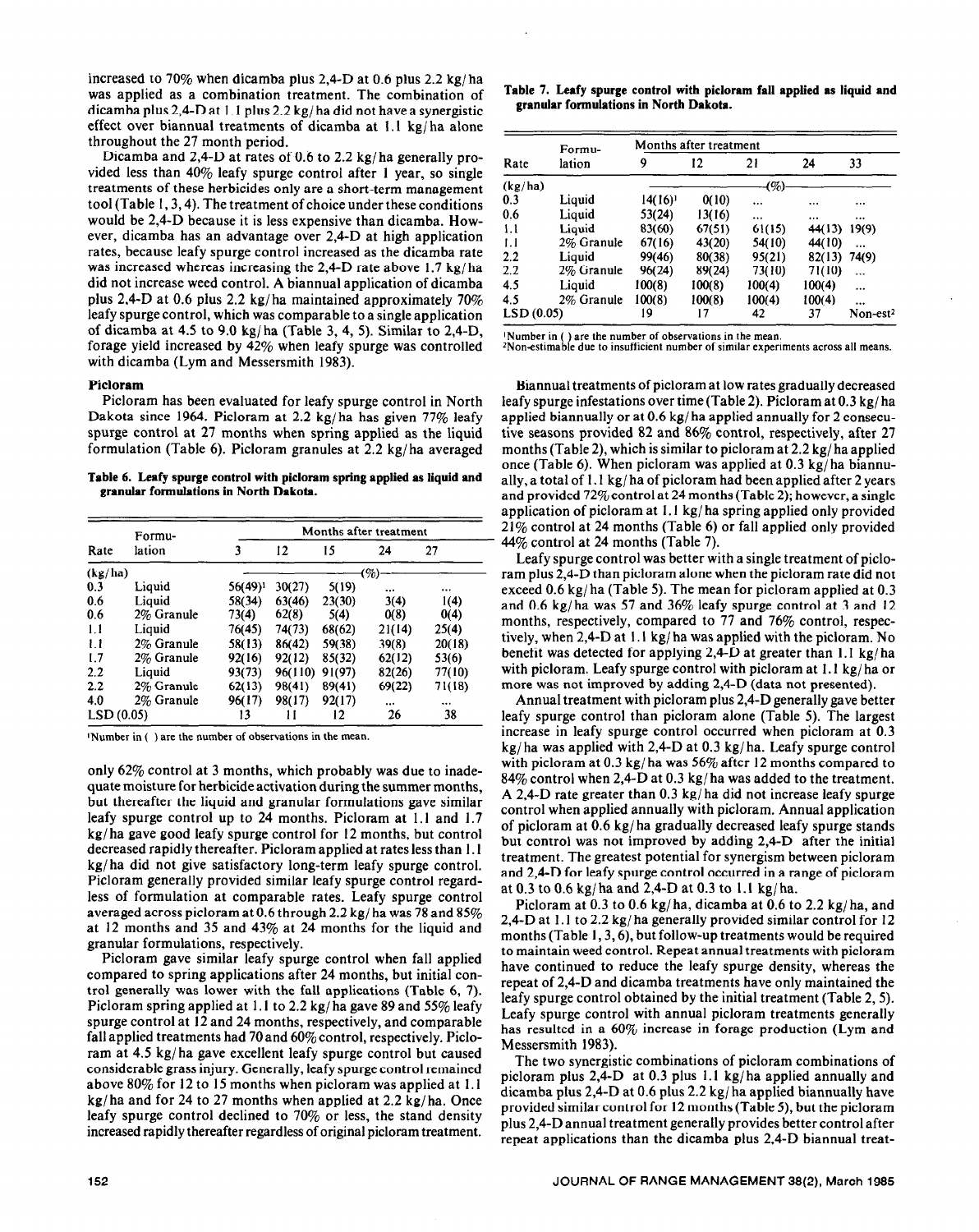ment. Both synergistic combinations would be more economical for the leafy spurge control obtained than a single application of picloram at 2.2 kg/ ha or dicamba at 9 kg/ ha; the latter treatments are the maximum labeled rate for the liquid formulation of each herbicide.

Some areas infested with leafy spurge are not easily accessible, so an annual or biannual herbicide treatment program is impractical. Also, leafy spurge eradication is a logical objective when a new infestation is spotted before the weed has developed an extensive root system. In these situations, picloram at  $2.2 \text{ kg/ha}$  should provide at least 80 to 90% leafy spurge control for I5 to 24 months in North Dakota, whereas dicamba at 9 kg/ ha has provided similar control for only 12 to I5 months. Leafy spurge control by picloram and dicamba generally have been maintained at 80% or more for 12 to 15 months longer in Wyoming than North Dakota, based on reports by Alley et al. (1983). Leafy spurge control declines rapidly with both herbicide treatments when the control falls below about 80% so retreatment would be necessary. Generally, dicamba provides shorter residual leafy spurge control and is more expensive than picloram, but dicamba has a shorter residual in soil and water than picloram. The environmental advantages of dicamba may be the most important consideration at some leafy spurge infested sites.

#### **Glyphosate**

Spring applications of glyphosate generally gave leafy spurge control of 30 to 40% (data not presented); however, fall applications of glyphosate at 0.8 to 2.2 kg/ ha averaged 76% control after 12 months (Table 8). Glyphosate applied at rates greater than 0.8

## **Table 8. Leafy spurge control with glypbosate fall applied in North Dakota.**

|              | Months after treatment |          |                      |  |  |  |
|--------------|------------------------|----------|----------------------|--|--|--|
| Rate         | 9                      | 12       | 21                   |  |  |  |
| (kg/ha)      |                        | (%)      |                      |  |  |  |
| 0.3          | $18(9)$ <sup>1</sup>   |          | $\cdots$             |  |  |  |
| 0.6          | 66(21)                 | $\cdots$ |                      |  |  |  |
| 0.8          | 87(21)                 | 78(3)    | 12(3)                |  |  |  |
| 1.1          | 87(37)                 | 66(7)    | 10(3)                |  |  |  |
| 1.7          | 83(13)                 | 89(4)    | $\cdots$             |  |  |  |
| 2.2          | 92(20)                 | 91(7)    | 8(3)                 |  |  |  |
| $LSD$ (0.05) | 6                      | 47       | Non-est <sup>2</sup> |  |  |  |

'Numbers in ( ) are the number of observations in the mean.

<sup>2</sup>Non-estimable due to insufficient number of similar experiments across all means.

**kg/** ha provided only small increases in control. Further, the cost of herbicide would negate the benefit from more than 0.8 kg/ha of glyphosate. Control decreased rapidly after 12 months regardless of the original application rate, primarily due to leafy spurge seedling establishment since glyphosate is non-selective and does not have a soil residual. An application of 2,4-D at 0.3 to 0.6 kg/ ha is necessary the following spring to control seedlings. Glyphosate is nonselective, so it is useful as a spot treatment or in shelterbelts but cannot be used in pasture or rangeland.

An overview of these experiments suggests that leafy spurge can be controlled for varying lengths of time depending on the herbicide treatment used. Eradication was not obtained with any treatment on established leafy spurge stands, although we have observed eradication of new leafy spurge patches that have not developed an extensive root system. Leafy spurge has deep roots with buds that can produce new shoots from 60 cm or more (Selleck et al. 1962), so a herbicide treatment can give visible eradication for 24 months or more before the new shoots emerge. Also, leafy spurge produces seed that can remain viable for at least 8 years, and seedlings can develop perennial characteristics by the time the plant has 6 to 10 leaves (Selleck et al. 1962). Thus, eradication of both roots and seed requires a thorough control program for several years.

#### **JOURNAL OF RANGE MANAGEMENT 38(2), March 1985** 153

### **Summary**

**2,4-D** provided less than 40% leafy spurge control after 1 year when applied at rates up to 4.5 kg/ ha in the spring or fall. 2,4-D as a biannual treatment did not decrease leafy spurge density more than the original treatment. The amine and ester formulations of 2,4-D gave similar leafy spurge control and cannot be expected to reduce the original stand for more than I year.

Dicamba at 9.0 kg/ ha or more gave satisfactory control of leafy spurge for 1 year, but control decreased rapidly the second year regardless of formulation used or time of application. Dicamba liquid gave slightly better leafy spurge control than granules when applied in the spring at similar rates, but granules were better than the liquid formulation as a fail application. Biannual applications of low rates of dicamba decreased leafy spurge stands over time, but control was similar to that from a high rate applied once. Leafy spurge control improved with annual treatments of 2,4-D plus dicamba alone when the dicamba rate did not exceed 0.6 kg/ ha.

Picloram at 2.2 kg/ ha gave over 80% control of leafy spurge for 2 growing seasons regardless of formulation or time of application. Leafy spurge control with picloram was similar when spring and fall applied for both liquid and granular formulations. Biannual treatments of picloram at 0.3 kg/ ha and annual treatments at 0.6 kg/ ha decreased leafy spurge stands similar to 2.2 kg/ ha applied once. The combination treatment of picloram at 0.3 to 0.6 kg/ ha plus 2,4-D at 0.3 to I. I kg/ ha provided greater leafy spurge control than picloram applied alone at the same rates. An annual application of the picloram plus 2,4-D combination would be a practical and economical treatment for leafy spurge control on many pasture and rangeland sites.

Fall applied glyphosate at 0.8 kg/ha or more has given good control of established leafy spurge for 1 year in shelterbelts and as a spot treatment. However, an application of 2,4-D at 0.3 to 0.6 kg/ ha is needed the following spring to control leafy spurge seedlings.

A consistent theme throughout this summary is that leafy spurge cannot be eradicated with a single herbicide treatment. However, there are herbicide combinations that will substantially reduce the leafy spurge stand using comparatively economical treatments. Eradication of leafy spurge should be possible if the landowner is committed to being more persistent than the weed. Unfortunately, none of the experiments in North Dakota have been continued for the 5 to 10 consecutive years that probably are required to eradicate an established leafy spurge stand.

## **Literature Cited**

- **Alley, H.P., R.E. Vore, and T.D. Whitson. 1983. A** summary of four years repetitive herbicide treatments for control of leafy spurge (Euphorbia esula L.) Proc. West Soc. Weed Sci. 36:87-93.
- **Britton, N.L. 1921.** The leafy spurge becoming a pest. J. New York Bot. Gard. 22:73-75.
- Bybee, T.A., C.G. Messersmith. 1976. Factors affecting leafy spurge reestablishment. Proc. North Cent. Weed Contr. Conf. 31:37.
- **Derscheid, L.A., K. Wallace, and R.L. Nash. i960.** Leafy spurge control with cultivation, cropping and chemicals. Weeds. 8: 115-127.
- **Dunn, P.H. 1979.** The distribution of leafy spurge *(Euphorbia e&a)* and other weedy spurges in the United States. Weed Sci. 27:509-516.
- **Ebke, D.H., and M.K. McCarty. 1983.** A nursery study of leafy spurge *(Euphorbiu* spp.) complex from North America. Weed Sci. 3 1:866-873.
- Hanson, H.C, and V.E. Rudd. 1933. Leafy spurge-Life history and habits. North Dakota Agr. Exp. Sta. Bull. 266.
- **Johnston, A., and R.W. Peake. 1960.** Effects of selective grazing by sheep on the control of leafy spurge *(Euphorbiu esula* L.). J. Range Manage. 13:192-195.
- **Kingsbury, J.M. 1964.** Poisonous plants of the United States and Canada. Prentice-Hall Inc., Englewood Cliffs, N.J.
- Krockmal, **A. 1952.** Seeds of weedy *Euphorbiu* species and their identification. Weeds. 1:243-255.
- **Lym, R.G., and C.G. Messersmith. 1983.** Economics of leafy spurge *(Euphorbia esula L.)* in pasture and rangeland. Proc. West. Soc. Weed. Sci. 36:94-96.